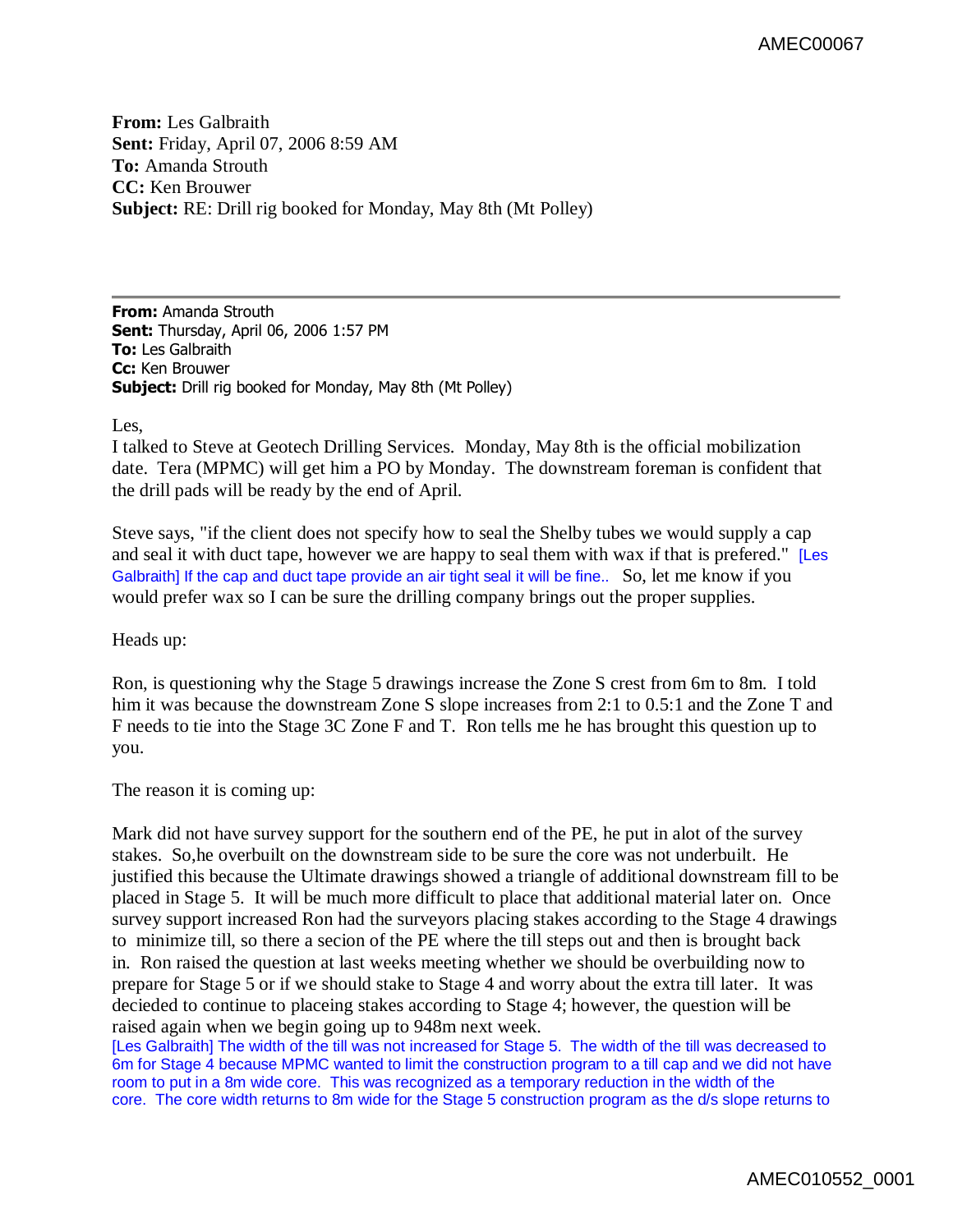0.5:1, as you mentioned above. I know that Ron is looking at KP to consider reducing the core width to 6m to save on till but that decision has not been made yet and he should not be using the Stage 4 temporary reduction in width as precedent for this. The Stage 5 program will extent the 6m width of the core for Stage 4 to 8m.

The work that is being completed now should be based on the Stage 4 drawings, not what is likely to happen in Stage 5. There is a "triangle" of Zone S in Stage 5 that is required to bring the dams back in line with the modified centerline construction method. There is also Zones F and T that have to be installed in Stage 5. The current elevation of Zones F and T is approximately 945m, so any overbuilt core on top of the existing Zones F and T will have to be removed to expose these Zones for Stage 5. A quick guess is that approximately 50% of the overbuilt material would have to be removed during Stage 5 to expose the drains. Besides, we have not issued any Stage 5 drawings yet so I am not sure what drawings they are referring to when they are looking ahead at the Stage 5 program. The triangular wedge will have to be keyed into the existing core. We (KP and MPMC) new that reducing the Stage 4 program to a till cap would result in a lot of finicky work to be completed during Stage 5 to get the dam back on track on line to how it was designed. We can discuss this next week when I am on site.

Les

Hopefully this is helpful and not confusing.

## Amanda

-----Original Message----- **From:** Les Galbraith **Sent:** Thu 06/04/2006 8:55 AM **To:** Amanda Strouth **Cc: Subject:** RE: booking the drill rig for May??

## Amanda:

I am not sure why Ron is ducking this activity. Booking the rig needs a P.O. from MPMC so he will at least have to do that. You can book the drill rig for May but you are booking it for MPMC not KP. Make sure Ron knows that if the drill pads are not ready then it is not our fault if the rig is on site charging standby time. The inclinometers have to go in before they are placing Zone C material above them, which doesn't sound like it will be any time soon. When you talk to geotech drilling ask them what they will be supplying with the shelby tubes to seal the ends (stoppers with "O" rings and wax)?

## Les

**From:** Amanda Strouth **Sent:** Thursday, April 06, 2006 7:19 AM **To:** Les Galbraith **Subject:** booking the drill rig for May??

Les,

The inclinometer pads should be ready by the the end of April (conservative estimate). Can I book the drill rig for May (when ever Geotech is available)?